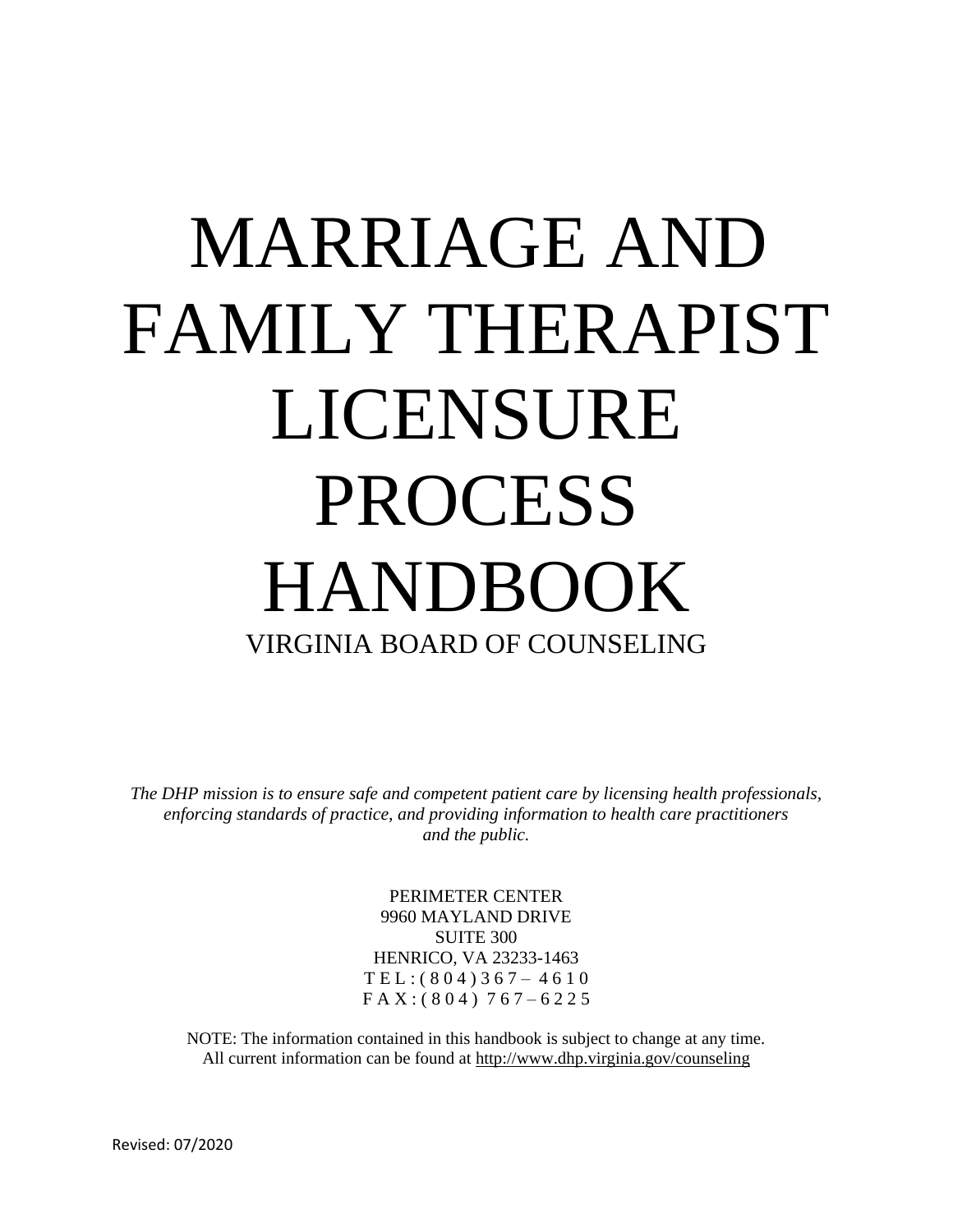# TABLE OF CONTENTS

#### **LICENSED MARRIAGE AND FAMILY THERAPY LICENSURE PROCESS**

| <b>LMFT LICENSURE BY EXAMINATION REQUIREMENTS</b>                                       | Page 3  |
|-----------------------------------------------------------------------------------------|---------|
| Step 1: EDUCATION REQUIREMENTS                                                          | Page 3  |
| <b>Foreign Degrees</b>                                                                  | Page 5  |
| Pre-Review of Education                                                                 | Page 6  |
| Step 2: APPLYING FOR A TEMPORARY LICENSE AS A RESIDENT IN                               |         |
| MARRIAGE AND FAMILY THERAPY                                                             | Page 6  |
| Finding a Supervisor                                                                    | Page 6  |
| <b>Supervisor Requirements</b>                                                          | Page 6  |
| <b>Supervisor Responsibilities</b>                                                      | Page 6  |
| Gaining Board Approval as a Licensed Resident in Marriage & Family Therapy<br>$\bullet$ | Page 7  |
| After You Application Has Been Received                                                 | Page 8  |
| Adding or Changing Supervision                                                          | Page 8  |
| Termination of Supervision                                                              | Page 9  |
| Step 3: COMPLETE THE SUPERVISED RESIDENCY REQUIREMENTS                                  | Page 9  |
| <b>Residency Requirements</b>                                                           | Page 9  |
| Out of State Supervision                                                                | Page 11 |
| Step 4: RENEW RESIDENT IN MARRIAGE & FAMILY THERAPY LICENSE                             | Page 11 |
| Step 5: TAKE AND PASS THE EXAMINATION                                                   | Page 11 |
| Special Examination Accommodations                                                      | Page 12 |
| Step 6: SUBMIT APPLICATION FOR LMFT LICENSURE BY EXAMINATION                            | Page 12 |
| Step 7: RECEIVE LMFT LICENSURE                                                          | Page 13 |
| <b>ENDORSEMENT LICENSURE PROCESS</b>                                                    | Page 13 |
| PREREQUISITES FOR APPLYING FOR LMFT LICENSURE BY ENDORSEMENT                            | Page 13 |
| APPLYING FOR LMFT BY ENDORSEMENT                                                        | Page 13 |
|                                                                                         |         |

*Please read and become familiar with the [Regulations Governing the Practice of Marriage and Family](https://www.dhp.virginia.gov/counseling/counseling_laws_regs.htm)  [Therapy](https://www.dhp.virginia.gov/counseling/counseling_laws_regs.htm) prior to submitting your application.* 

The board primarily communicates through email.

Please ensure that you add the board's email address [\(coun@dhp.virginia.gov\)](mailto:coun@dhp.virginia.gov) to your safe recipient list to ensure that you receive all email communication from board staff.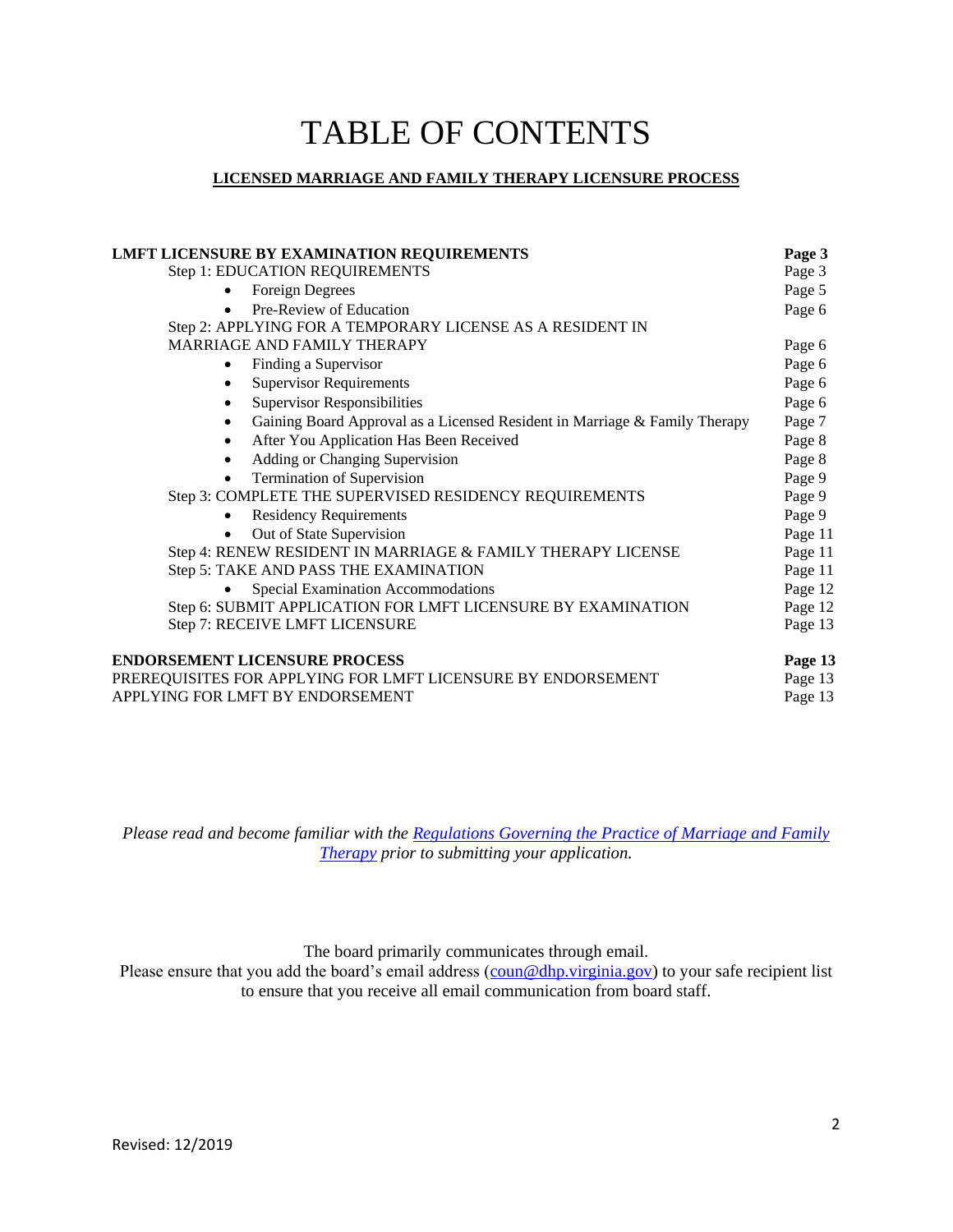# LMFT SUPERVISION AND EXAMINATION LICENSURE PROCESS

You must hold the Licensed Marriage and Family Therapist (LMFT) credential in order to practice marriage and family counseling in the Commonwealth of Virginia. There are two avenues to obtain this credential:

- 1. Licensure by Endorsement
	- a. This process may be applicable to those who hold or have held have a marriage and family therapy license in another jurisdiction.
- 2. Licensure by Examination
	- a. This application process is for those who have never held a marriage and family therapy license in another jurisdiction or for those who have held a marriage and family therapy license in another jurisdiction but cannot meet the requirements for licensure by endorsement.

#### *A DETAILED LOOK AT HOW TO BECOME LICENSED AS A LMFT IN VIRGINIA:*

From start to finish, the process of becoming an LMFT in Virginia takes years to complete. There are several forms that you will need to complete and submit for consideration that are available on the Virginia Board of Counseling website [\(www.dhp.virginia.gov/counseling\)](http://www.dhp.virginia.gov/counseling). The information provided in this document can be a valuable tool to use throughout the process.

#### <span id="page-2-0"></span>*LMFT LICENSURE BY EXAMINATION*

*ANY PERSON PURSUING A LICENSED MARRIAGE AND FAMILY THERAPY (LMFT) BY EXAMINATION WILL NEED TO COMPLETE THE FOLLOWING STEPS:* 

- STEP 1. Complete the education requirements.
- STEP 2. [Apply](https://www.dhp.virginia.gov/counseling/counseling_forms.htm) for Temporary License as a Resident in Marriage and Family Therapy (Registration of Supervision) and receive licensure prior to obtaining supervised residency experience in Virginia.
- STEP 3. Complete supervised residency experience requirements.
- STEP 4. Renew License as a Resident in Marriage and Family Therapy.
- Step 5. Take and pass the National MFT examination.
- STEP 5. [Apply](https://www.dhp.virginia.gov/counseling/counseling_forms.htm) for LMFT Licensure by Examination.
- STEP 6. Receive LMFT License.

### <span id="page-2-1"></span>*STEP 1: EDUCATION*

#### **Degree/Program Requirements**

To become an LMFT in Virginia, the regulations require you complete 60 graduate hours or 90 quarter hours of graduate study in a program that prepares individuals to practice marriage and family therapy from a college or university that is regionally accredited and also meets the following criteria:

- 1. There must be a sequence of academic study with the expressed intent to prepare students to practice marriage and family therapy as documented by the institution;
- 2. There must be an identifiable marriage and family therapy training faculty and an identifiable body of students who complete that sequence of academic study; and,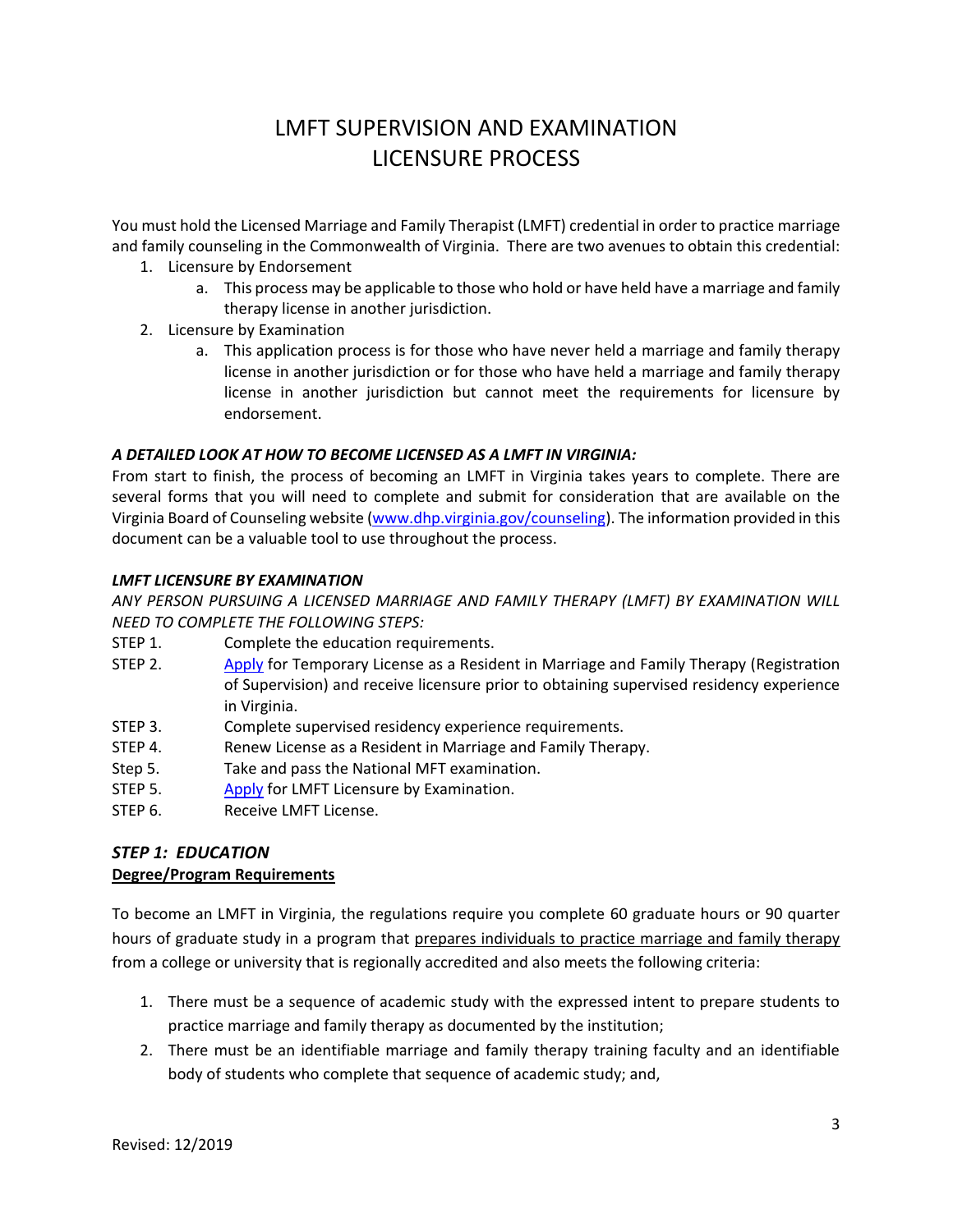3. The academic unit must have clear authority and primary responsibility for the core and specialty areas.

Programs that are approved by CACREP as programs in marriage and family counseling/therapy or by COAMFTE are recognized as meeting the program/degree requirements.

#### **Coursework Requirements**

The 60 graduate hours or 90 quarter hours *must* include six (6) semester hours or nine (9) quarter hours in:

- 1. **Marriage and family studies** (marital and family development; family systems theory) These courses provide an overview of marriage and family systems theories and techniques. Courses in this area will enable students to conceptualize and distinguish the critical theories and practice in the profession of marriage and family therapy. Courses will be related conceptually to clinical concerns; and,
- 2. **Marriage and family therapy** (systemic therapeutic interventions and application of major theoretical approaches) These courses address contemporary issues, which include but are not limited to gender, violence, addictions and abuse in the treatment of individuals, couples and families from a relational/systemic perspective and application of major theoretical approaches.

Additionally, the 60 graduate hours or 90 quarter hours must include three (3) semester hours or four (4) quarter hours in each of the following core areas:

**3. Human growth and development across the lifespan** - This course provides an overview of contemporary theoretical perspectives regarding the nature of developmental needs and tasks from infancy through late adulthood, the influences of development on mental health and dysfunction and the promotion of healthy development across human life span.

**4. Abnormal behaviors** - This course provides students with an overview of the major categories of mental disorders including study of their etiology and progression, their prevalence and impact on individuals and society, their diagnosis according to the DSM-V and the use of diagnosis in treatment planning and counseling intervention.

**5. Diagnosis and treatment of addictive behaviors** - This course provides students with an overview of addictive disorders including the study of contemporary theories of addictive behavior, pharmacological classification and addictive substances, assessment of addictive disorders and currently preferred models of addictions treatment.

**6. Multicultural counseling** - This course provides students with an overview of the diverse social and cultural contexts that influence counseling relationships (e.g., culture, race, ethnicity, age, gender, SES, sexual orientation) including the study of current issues and trends in a multicultural society, contemporary theories of multicultural counseling, the impact of oppression and privilege on individual and groups and personal awareness of cultural assumptions and biases.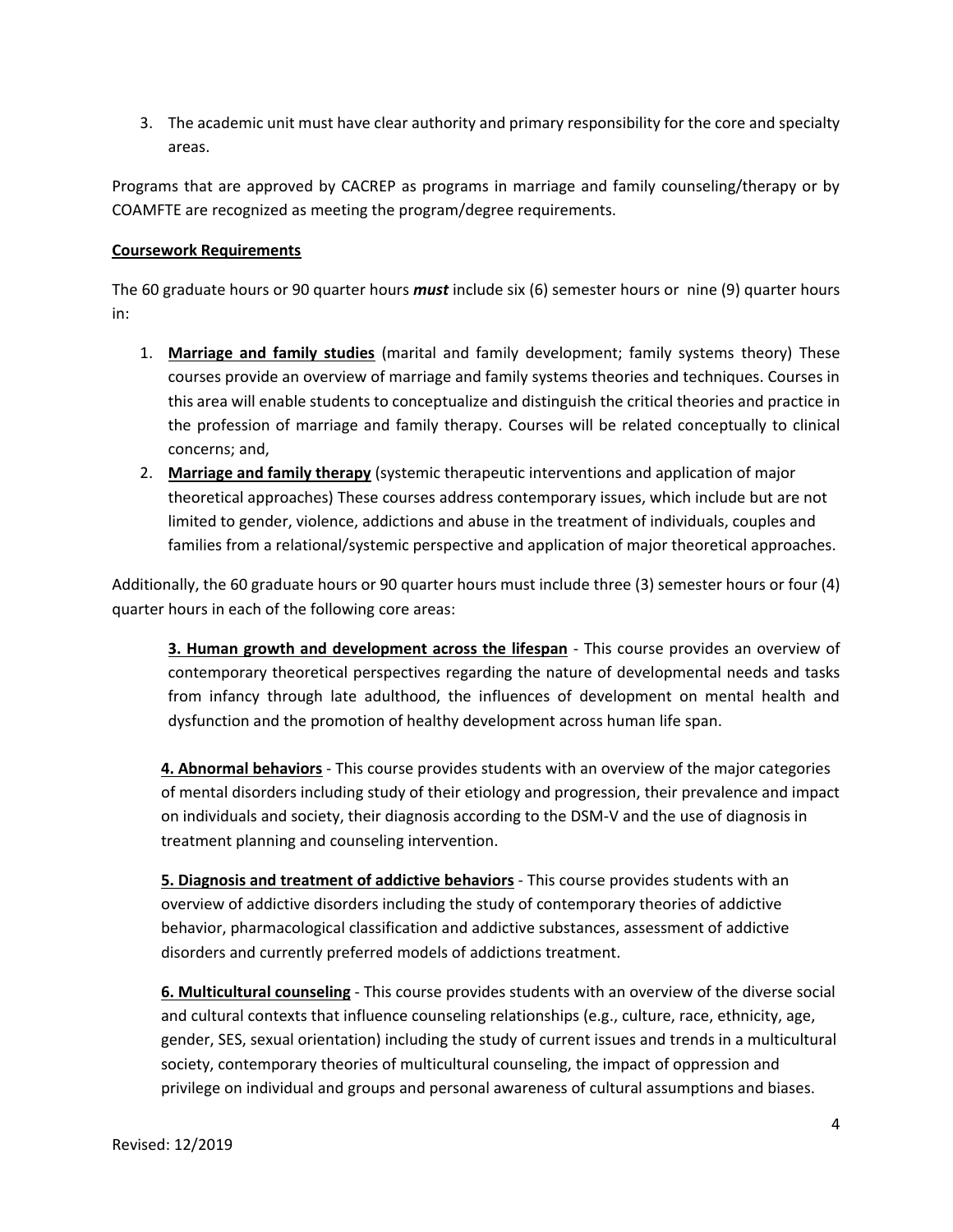**7.Professional identity and ethics** - This course provides a foundation in marriage family therapy/professional counselor identity and ethical practice, including the study of the history and philosophy of the marriage and family therapy/counseling profession, marriage and family therapy/professional counselor function and credentialing and ethical standards for practice in the marriage and family therapy/counseling profession.

**8.Research (research methods; quantitative methods; statistics)** - This course provides students with an overview of the principles and processes of performing counseling research including the study of quantitative and qualitative research designs and methods, methods of statistical analysis used in research, and reading and interpreting research results.

**9.Assessment and treatment (appraisal, assessment and diagnostic procedures)** - This course introduces students to the selection, administration; scoring and interpretation of contemporary psychological assessments used by professional counselor and includes the study of formal and information assessment procedures, basic test statistics, test validity and reliability, and the use of test finding in the counseling process.

**10. Supervised internship** of at least 600 hours to include:

- a. 240 hours of direct client contact of which 200 hours shall be with couples and families.
- *b. Only internship hours earned after completion of 30 graduate semester hours may be counted towards residency hours.*

#### **Education Requirements if hold another license**

In order to be considered for LMFT licensure, you must meet education and residency requirements as outlined in the LMFT Regulations. If the applicant holds a current, unrestricted license as a professional counselor, clinical psychologist, or clinical social worker, the board may accept evidence of successful completion of 60 semester hours or 90 quarter hours of graduate study. However, the applicant must provide evidence of a minimum of 12 semester hours or 18 quarter hours completed in marriage and family therapy (marital and family development, family systems, theory systemic therapeutic interventions, and application of major theoretical approaches).

**It is the applicant's responsibility to stay aware of regulatory changes.** Applicants should consider registering with [Virginia Regulatory Town Hall](https://townhall.virginia.gov/) to keep up to date on proposed changes to the Board's regulations, meetings and Board minutes.

#### **NOTE:**

<span id="page-4-0"></span>In order to be considered for licensure as a Resident in Marriage and Family Therapy, all education requirements outlined in Regulations 18VAC115-50-50 and 18VC115-50-55 must be met.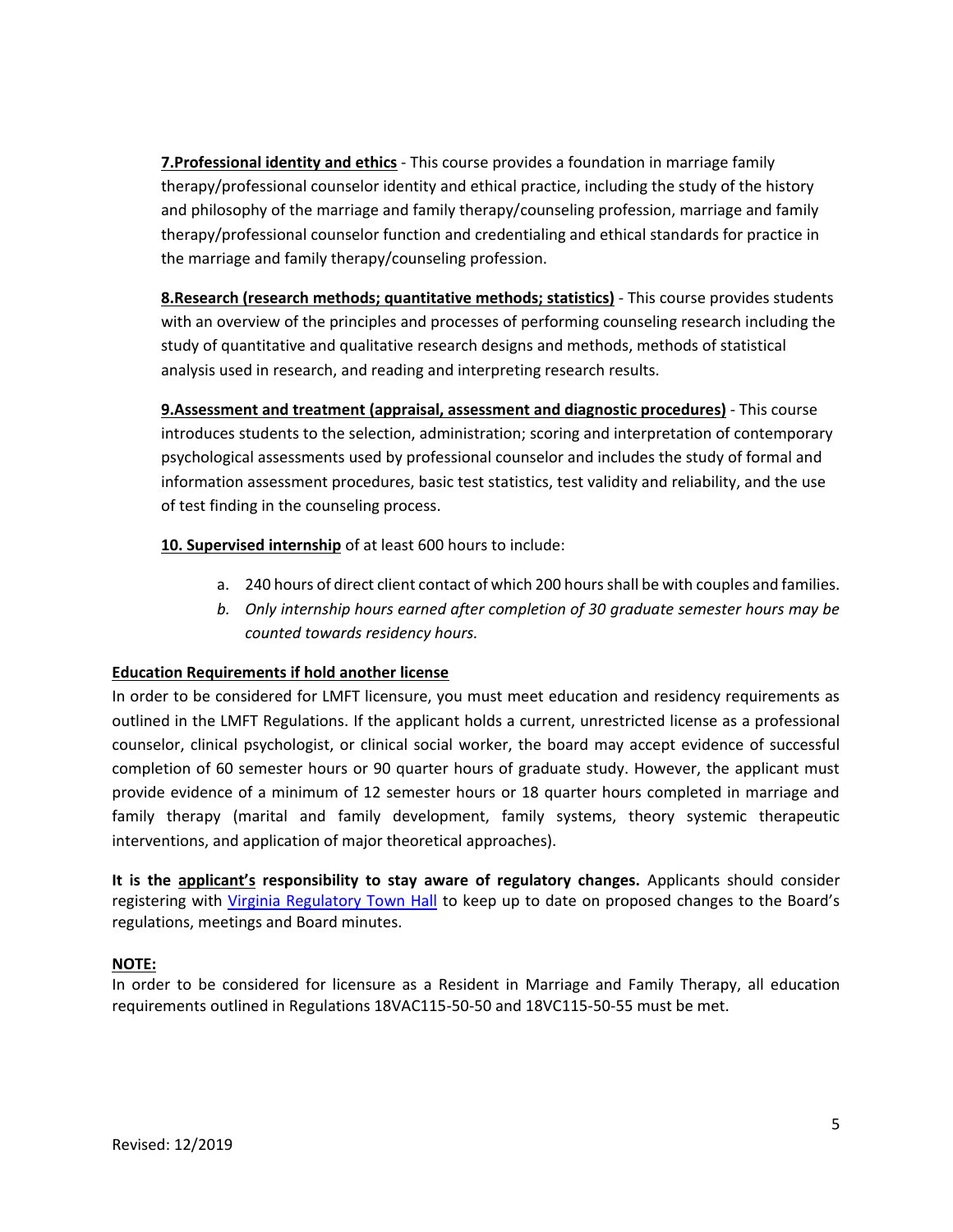#### **Foreign Degrees:**

Graduates of programs that are not within the United States or Canada must provide documentation from an acceptable credential evaluation service that provides information that allows the board to determine if the program meets the requirements set forth the Regulations.

#### <span id="page-5-0"></span>**Pre-Review of Education toward LMFT Licensure:**

If you are uncertain if your degree or coursework meets the minimum education requirements, you can submit the Pre-Review of Education application packet for review. This application is only to provide education guidance and is not an application for licensure with the Board nor is the application a prerequisite for licensure. Any guidance provided during the pre-review education process is not a case decision under the Virginia Administrative Process Act and cannot be appealed. There is a \$75.00 fee for this service.

#### <span id="page-5-1"></span>*STEP 2: APPLYING FOR AND GAINING A TEMPORARY LICENSE AS A RESIDENT IN MARRIAGE AND FAMILY THERAPY.*

Once you meet the education requirements as outlined above, you must apply for and be licensed as a Resident in Marriage and Family Therapy prior to counting hours toward LMFT licensure. Supervised residency experience in all settings obtained in Virginia, without holding a Resident in Marriage and Family Therapy license (or being Board approved prior to 12/23/2019), will NOT be accepted toward LMFT licensure. The application review process can take up to 30 days once your application is considered complete.

#### <span id="page-5-2"></span>**Finding a Supervisor**

In accordance with §54.1-3505(8), the Board of Counseling has posted a [registry](https://www.dhp.virginia.gov/counseling/counseling_supervisors.htm) of persons who meet the requirements for supervision of residents. This list should be used as a tool to assist with your search for a supervisor. Please note that th[e Supervisor Registry](https://www.dhp.virginia.gov/counseling/counseling_supervisors.htm) is updated weekly. It is your responsibility to ensure that the supervisor has an active, unrestricted license. If your proposed supervisor is not on the registry, please have your supervisor submit the [Supervisor Approval Application.](https://www.dhp.virginia.gov/counseling/counseling_supervisors.htm)

#### <span id="page-5-3"></span>**Supervisor Requirements**

A person who provides supervision for a resident in marriage and family therapy shall:

- 1. Must hold an active, unrestricted license as a **marriage and family therapist (LMFT**) or **professional counselor (LPC)** *in the jurisdiction where supervision is being provided*;
- 2. Document two years of post-licensure marriage and family therapy (LMFT) or professional counseling (LPC) experience;
- 3. Have received professional training in supervision, consisting of three (3) credit hours or four (4) quarter hours in graduate-level coursework in supervision or at least 20 hours of continuing education in supervision offered by a provider approved under 18VAC115-20-106.

At least one-half of the 200 hours of supervision shall be rendered by a licensed marriage and family therapist (LMFT).

**NOTE:** LCSWs or Psychologists cannot supervise a Resident in Marriage and Family Therapy toward licensure.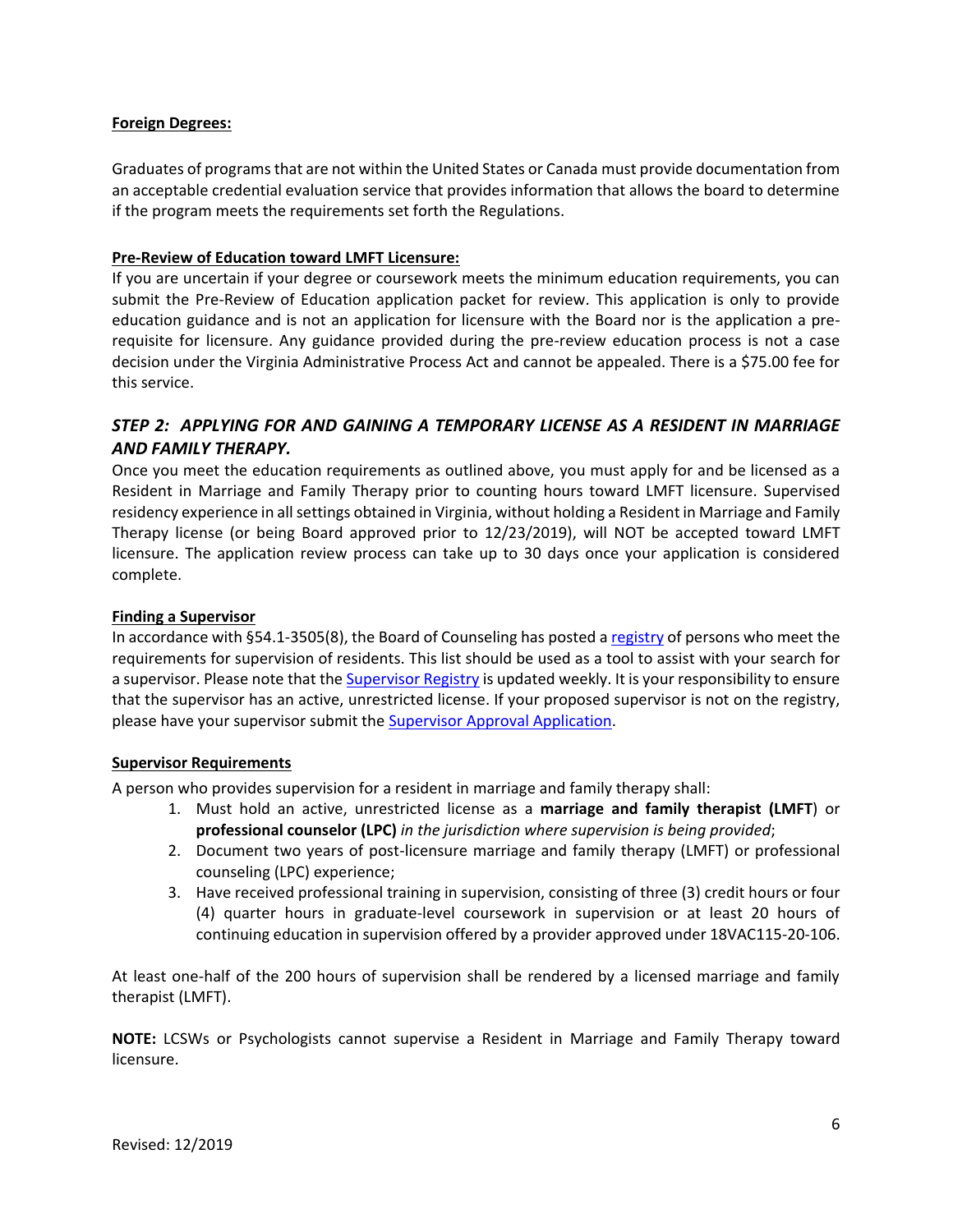#### <span id="page-6-0"></span>**Supervisor Responsibilities**

The supervisor of a resident assumes full responsibility for the clinical activities of that resident specified within the supervisory contract for the duration of the residency. The supervisor shall complete quarterly [evaluation forms](https://www.dhp.virginia.gov/counseling/counseling_forms.htm) to be given to the resident at the end of each 3-month period. These evaluation forms are available on the Board website. It is advisable that both the supervisor and the resident keep copies of these evaluations. Additionally, on th[e verification of supervision form,](https://www.dhp.virginia.gov/counseling/counseling_forms.htm) the supervisor must report the total hours of residency and must evaluate the resident's competency. The resident should hold the quarterly evaluations and verification of supervision forms until the resident completes the residency requirements, passes the National MFT exam and applies for LMFT licensure by examination. Supervision by any individual whose relationship to the resident compromises the objectivity of the supervisor is prohibited. If supervision terminates, the supervisor or the resident should complete the Termination of Supervision form (available on the Board website) for their records.

#### <span id="page-6-1"></span>**Gaining Board Approval as a Licensed Resident in Marriage and Family Therapy**

Once you have identified a supervisor and a location, submit the Temporary License as a Resident in Marriage and Family Therapy online application, supplemental documentation, along with the fee, to the Board for approval. Specifically, a complete registration packet will include the following:

- [Temporary License as a Resident in Marriage and Family Therapy application](https://www.dhp.virginia.gov/counseling/counseling_forms.htm)
	- o Please NOTE, this application contains an ethics portion.
		- If you answered "yes" to any of the ethics questions, you must submit a statement regarding the circumstances and any court documents, employment records, etc. Please refer t[o Guidance Document 115-2.](https://www.dhp.virginia.gov/counseling/counseling_guidelines.htm)
		- If you answered "yes" for a criminal conviction, we must have court documentation. If the conviction is not available with the courts, you may provide a criminal history check from the Virginia State Police. Please refer to [Guidance Document 115-2.](https://www.dhp.virginia.gov/counseling/counseling_guidelines.htm)
- \$65.00 application processing fee
- Coursework and Internship Verification form to be completed by your graduate program with an original signature and sent to the Board within your application packet.
- Official transcript
	- o Do NOT send undergraduate transcripts.
	- o Your transcript MUST show your master's degree conferred.
	- o Your transcript must be official.
	- o Faxes and photocopies will NOT be accepted.
	- $\circ$  Transcripts must be mailed with your application packet or received directly from the university by secured electronic methods such as eSCRIPT-SAFE or Parchment.
- Verification of your supervisor's training in clinical supervision (this is only necessary if your supervisor is not listed on the [Supervisor Registry\)](https://www.dhp.virginia.gov/counseling/counseling_supervisors.htm)
- • [Supervisory Contract](https://www.dhp.virginia.gov/counseling/counseling_supervisors.htm) agreement (An example of a Supervisory Contract can be found on our website)
- National Practitioners Data Bank (NPDB) self-query
- Out-of-state license verification (only applicable, if you hold or have held a license, certification or registration as a mental health or health professional in another state)
- Degree Information (only applicable, if your degree is not COAMFTE or CACREP or is not specifically in the practice of marriage and family therapy)
- Name change documentation (if applicable)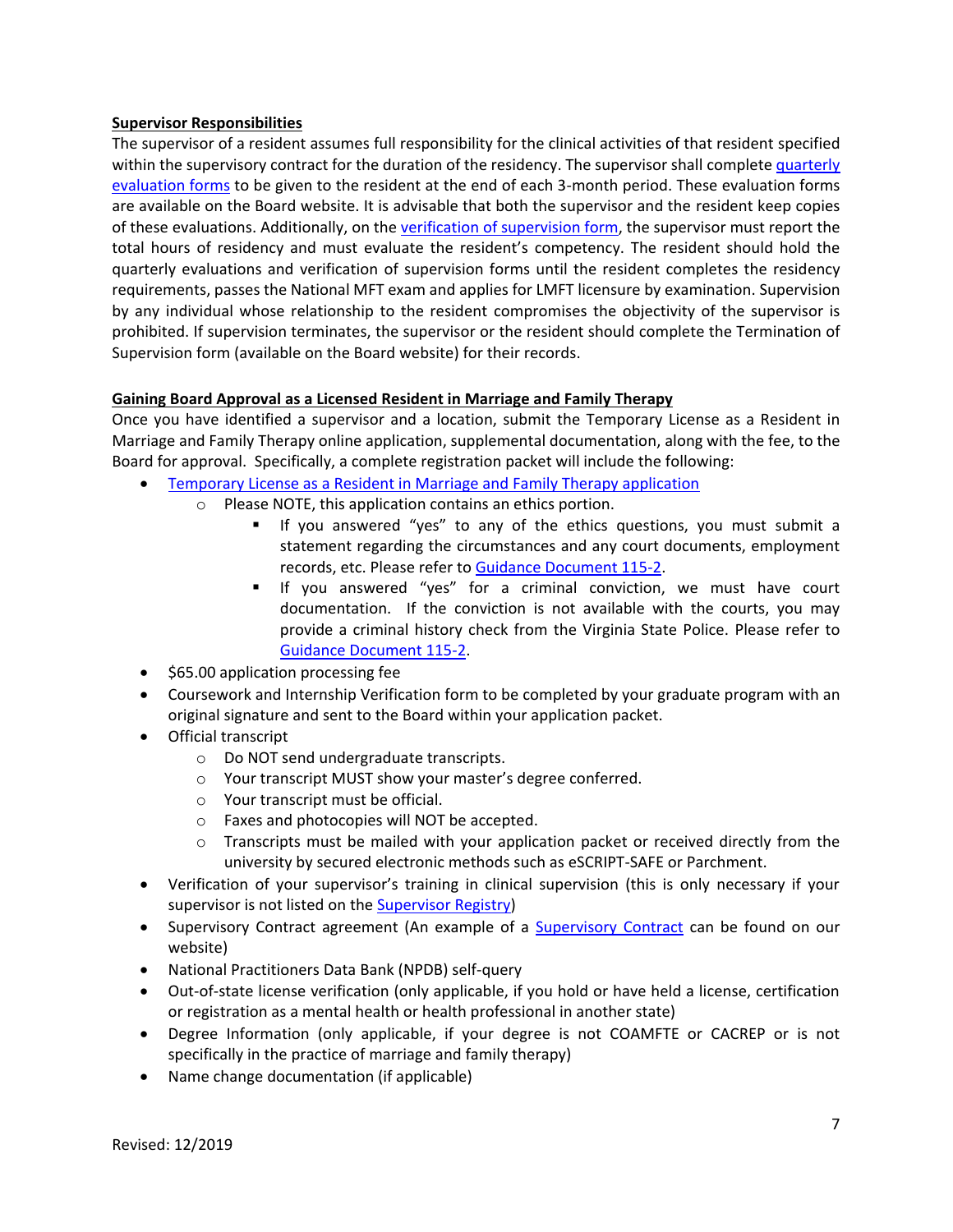We strongly encourage you verify that your packet is complete and includes all required forms. A completed application packet provides the best opportunity to avoid delays in approving your information. You should make every effort to mail this information in one complete packet to our board office for consideration.

#### <span id="page-7-0"></span>**AFTER YOUR APPLICATION HAS BEEN RECEIVED:**

- When your packet is received, it is date stamped and your check is processed.
- An administrative review is completed on your file to ensure it is complete.
- Within 7-10 days, you are notified of any deficiencies found in your application.
- Upon receipt of corrections and/or additional required documentation your file then receives another administrative review. This process continues until it appears that your file is complete.
- When your file appears to be complete, it is reviewed for approval to begin supervision. Please allow 30 days for approval of initial supervision.
- If you are approved and licensed as a Resident in Marriage and Family Therapy, you and your supervisor will be emailed an approval letter (which will include the code to sit for the National MFT examination) with your initial license issue date which will enable you to begin counting hours toward LMFT licensure. You will also receive a hard copy Temporary License as a Resident in Marriage and Family Therapy in the mail. At this point, you will be a Licensed Resident in Marriage and Family Therapy and may begin supervision!

*NOTE:* Incomplete applications will be kept active for one year from the date of payment. If your application is not completed in the one year timeframe, you will be required to re-apply by submitting a new application.

If your application is complete but does not appear to meet the minimum requirements, you will be notified by email and your application is denied. If your application is denied, you will be sent an email and will be giving the opportunity to request an Informal Conference with the Board. Requesting an Informal Conferences is a lengthy process and can take from several months to a year to schedule. Please review Guidance Document 115-3: Credential Appeals FAQ's for more information on the Informal Conference process.

#### *IMPORTANT SUPERVISION NOTICES!*

Once your Resident in Marriage and Family Therapy license is approved, your supervisor is responsible for your marriage and family therapy activities at the location indicated on your supervisory contract.

Providing clinical marriage and family therapy services without holding licensure in Virginia is unlawful, unless you are providing clinical services in a in an exempt setting as indicated in § 54.1-3501 of the Code of Virginia.

<span id="page-7-1"></span>Residents may not call themselves professional counselors, directly bill for services rendered, or in any way represent themselves as independent, autonomous practitioners or professional counselors. During the residency, residents shall use their names and the initials of their degree, their resident license number, and the title "Resident in Marriage and Family Therapy" in all written communications. Clients shall be informed in writing that the resident does not have authority for independent practice and is under supervision and shall provide the supervisor's name, professional address, and phone number.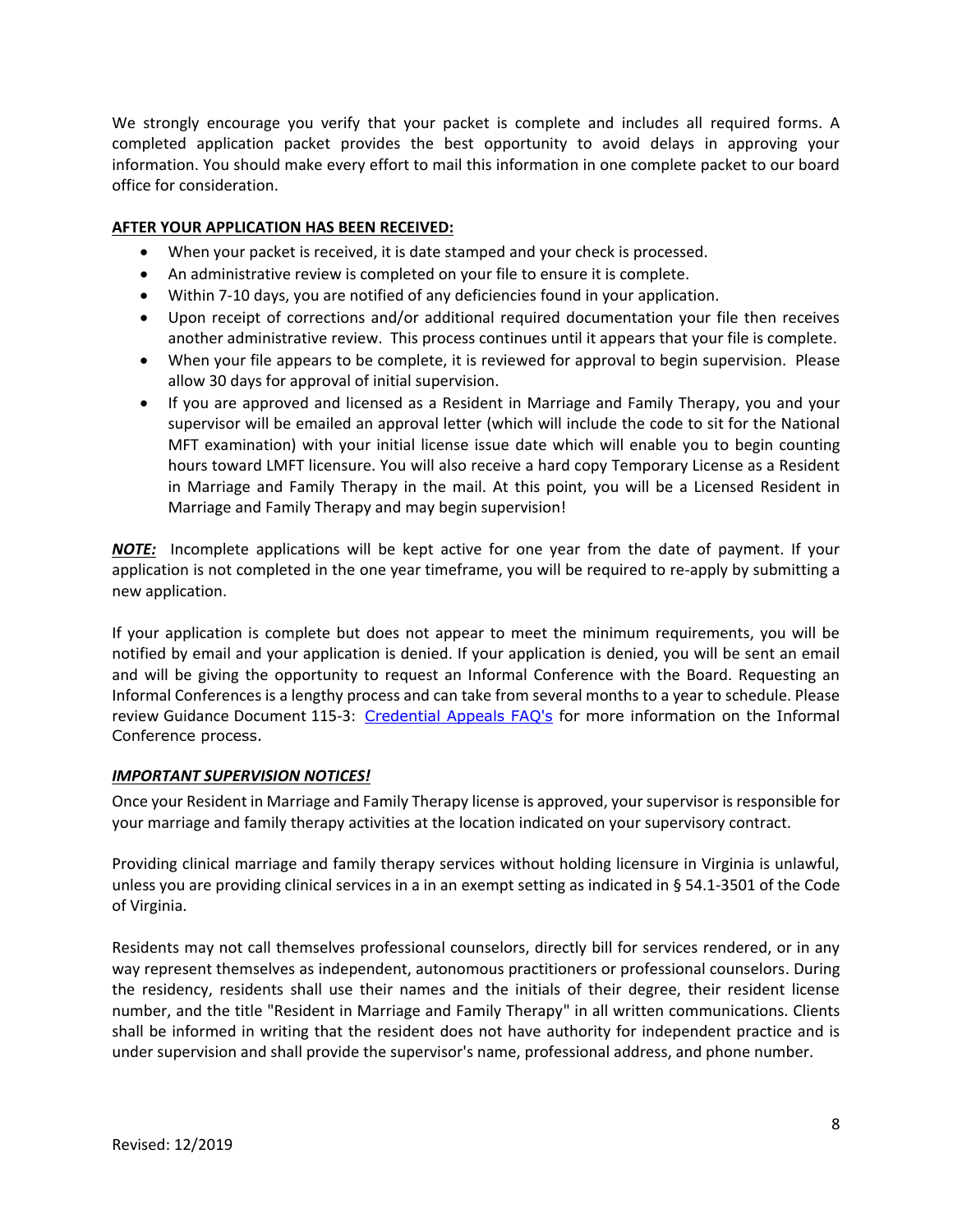#### **Adding or Changing Registration Supervision:**

After issuance of a temporary resident license, a resident will not be required to submit an application, pay a fee or notify the Board in order to add/change a supervisor or worksite. However, a resident must have a signed and established [supervisory contract](https://www.dhp.virginia.gov/counseling/counseling_supervisors.htm) for each supervisor and worksite prior to providing clinical marriage and family therapy services and before counting hours toward licensure. A copy of each supervisory contract is to be retained by the resident and supervisor. Residents are responsible for making sure their supervisor is approved by the Board.

#### <span id="page-8-0"></span>**Termination of Supervision:**

If supervision terminates, you or your supervisor should complete the [Termination of Supervision form](https://www.dhp.virginia.gov/counseling/counseling_forms.htm) (which can be found on the Board website) for your records. Your supervisor should also complete the last [Quarterly Evaluation form](https://www.dhp.virginia.gov/counseling/counseling_forms.htm) and the [Verification of Supervision form.](https://www.dhp.virginia.gov/counseling/counseling_forms.htm) You, the resident, must keep this form in your records until you are ready to apply for LMFT licensure. This Verification of Supervision and Quarterly Evaluation forms are necessary pieces of your application and serves as documentation of your supervision and residency hours.

#### <span id="page-8-1"></span>*STEP 3: COMPLETE THE SUPERVISED RESIDENCY REQUIREMENTS*

Once the Board issues you a temporary License as a Resident in Marriage and Family Therapy, you have achieved the status of **"**Resident in Marriage and Family Therapy**"** and you can count your supervised residency experience hours towards LMFT licensure. To achieve LMFT licensure you must meet all of the residency requirements.

#### <span id="page-8-2"></span>**Residency Requirements**:

- 1. A 3,400 hour supervised residency in the role of marriage and family therapist to include:
	- a. 200 hours of in-person supervision with the supervisor in the consultation and review of marriage and family services provided by the resident.
		- i. In-person may also include the use of technology that maintains client confidentiality and provides real-time, visual contact between the supervisor and the resident.
		- ii. At least half of the 200 hours of supervision shall be rendered by a LMFT.
	- b. Residents shall receive a minimum of one hour and a maximum of 4 hours of supervision for every 40 hours of supervised work experience.
	- c. No more than 100 hours of the supervision may be acquired through group.
		- i. Group consists of no more than 6 residents.
		- ii. One hour of group supervision is equivalent to one hour of individual supervision.
- **2.** The residency shall include documentation of at least 2,000 hours of face-to-face client contact hours of clinical marriage and family services
	- **a.** 1,000 hours of the 2,000 hours must be in face-to-face client contact with couples or families, or both.
	- **b.** The remaining 1,400 hours of the 3,400 total residency hours may be spent in the performance of ancillary counseling services. (Supervision sessions with your supervisor can be considered toward ancillary counseling services.)
	- **c.** For applicants who hold current, unrestricted licensure as a professional counselor, clinical psychologist, or clinical social worker, you must document that you have a minimum of 1,000 hours of face-to-face client contact with couples and families with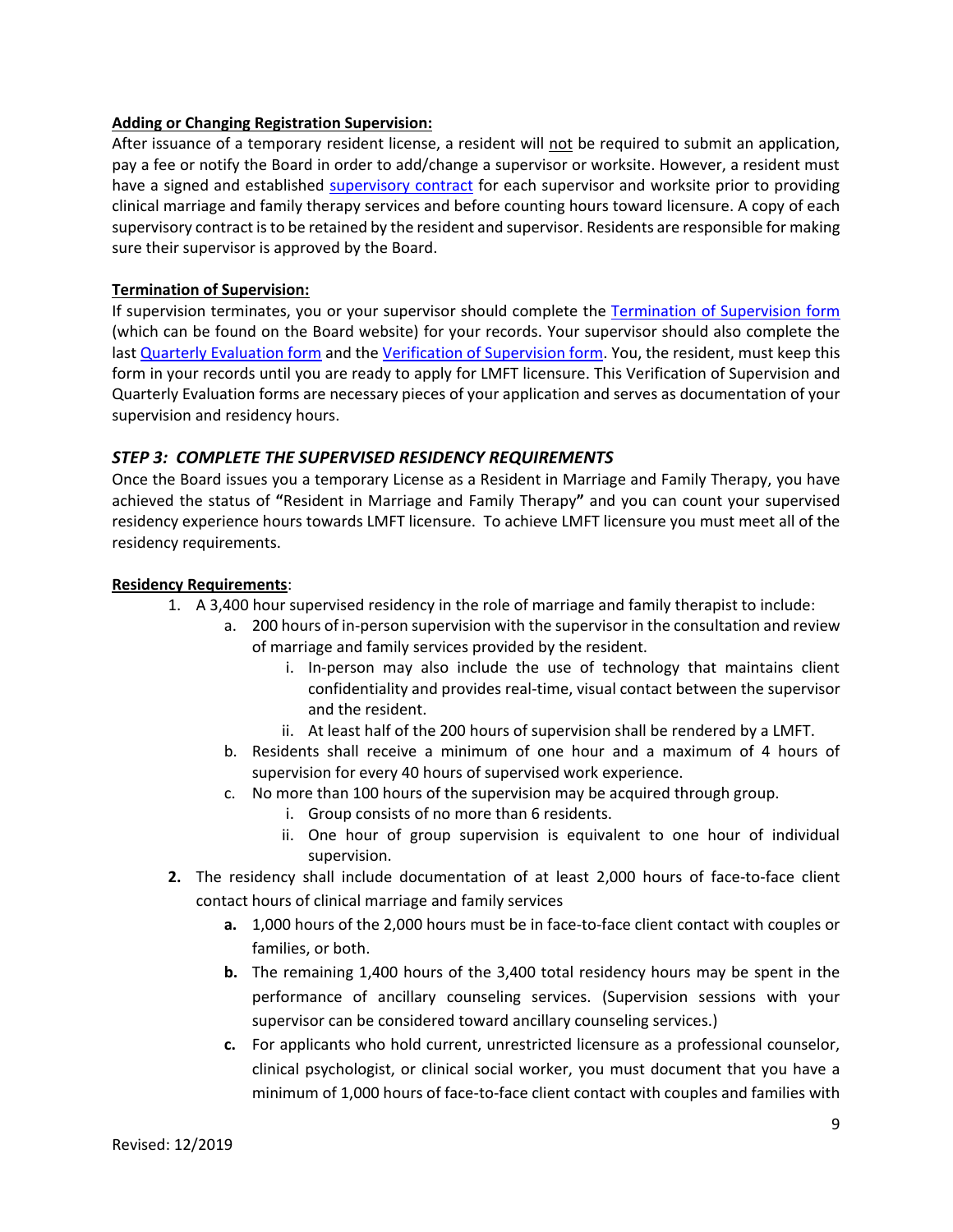at least 100 hours of supervision under a Board approved LMFT supervisor. The remaining hours may be waived.

- **3.** The residency shall consist of practice in the core education areas.
- 4. You must complete your residency in no less than 21 months and no more than four years. Residents who began their residency before August 24, 2016 must complete the residency by August 24, 2020. If you unable to complete your residency after four years, you must submit the Resident in Marriage and Family Therapy Supervised Experience Extension Request form and provide evidence to the board showing why the supervised experience should be allowed to continue prior to August 24, 2020. (Please email the Board at [coun@dhp.virginia.gov](mailto:coun@dhp.virginia.gov) for a copy of the Extension Request form.)
- **5.** A graduate-level internship in excess of 600 hours that was approved as part of the education requirements may count for up to an additional 300 hours towards the requirements of a residency.
- **6.** Up to 20 hours of the supervision received during the supervised internship may be counted towards the 200 hours of in-person supervision if the supervision was provided by a licensed marriage and family therapist or a licensed professional counselor.

**NOTE:** Supervision that is not concurrent with a residency will not be accepted, nor will residency hours be accrued in the absence of approved supervision.

Once you receive your resident license, you must post a copy of their license in a conspicuous place as stated in section § 54.1-3506.1 of the Code of Virginia.

Random audits will be conducted to verify the Licensed Resident in Marriage and Family Therapy is meeting the minimum requirements which would include verification of a signed supervisory contract.

Effective September 6, 2019, the Regulations state that supervised practicum and internship hours from a COAMFTE-accredited or a CACREP-accredited doctoral program in marriage and family therapy or counseling may be accepted for up to 900 hours of the residency requirement and up to 100 of the required hours of supervision provided the supervisor holds a current, unrestricted license as a marriage and family therapist or professional counselor.

*What should be in a supervisory contract?* A supervisory contract is an agreement that outlines the expectations and responsibilities of the supervisor and resident in accordance with regulations of the board. An example of a [supervisory contract](https://www.dhp.virginia.gov/counseling/counseling_supervisors.htm) can be found on the website.

*What are clinical marriage and family services?* The Board's definition means activities such as assessment, diagnosis, treatment planning, and treatment implementation for couples and families.

*What is ancillary counseling services?* "Ancillary counseling services" means activities such as case management, recordkeeping, referral, and coordination of services.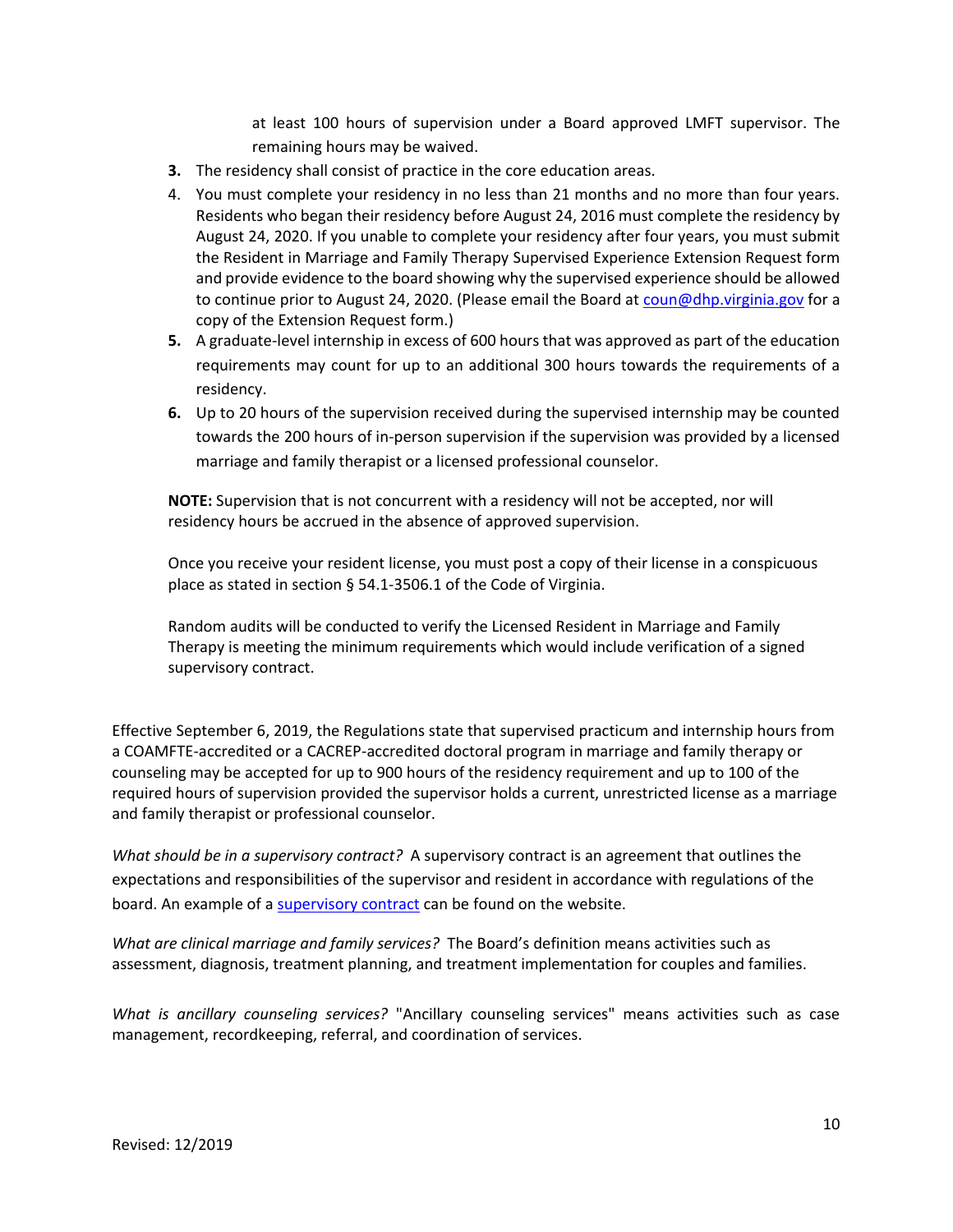*What is face-to-face client contact?* The Board's definition means the in-person delivery of clinical marriage and family services for a client.

*What is in-person supervision?* It is the supervision between supervisor and resident in the consultation and review of marriage and family services provided by a resident. In-person supervision may include the use of secured technology that maintains client confidentiality and provides real-time, visual contact between the supervisor and the resident. For more information on technology-assisted supervision please refer to [Guidance Document: 115-1.4.](https://www.dhp.virginia.gov/counseling/counseling_guidelines.htm)

What is group supervision? The Board's definition means the process of clinical supervision of no more than six **persons** in a group setting provided by a qualified supervisor.

<span id="page-10-0"></span>**Out-of-State Supervision:** Supervision completed in another jurisdiction can possibly count toward licensure if it meets the requirements outlined in Virginia's Regulations. The board will not review this supervision until you have completed your supervised experience, pass the National MFT examination and apply for LMFT licensure by examination. You must have your past supervisor(s) complete Virginia's Verification of Supervision form. You should keep this information until you are ready to apply for LMFT licensure by examination. Additionally, you will be required to submit your supervisor's license verification in order to verify that they meet the supervisor requirements.

#### <span id="page-10-1"></span>*STEP 4: RENEW YOUR RESIDENT IN MARRIAGE AND FAMILY THERAPY LICENSE*

The resident license will expire annually in the month the resident license was initially issued and may be renewed up to five times. (For example, if you were approved for a resident license on January 15, 2020, you will be required to renew your license on or before January 31 each year that you are in residency) Annual Renewal fee is \$30.00.

On the annual renewal, the resident must attest that a supervisory contract is in effect with a boardapproved supervisor for each of the locations at which the resident is currently providing clinical marriage and family therapy services.

Additionally, the Resident in Marriage and Family Therapy must complete **three (3) hours in continuing education courses that emphasize the ethics, standards of practice, or laws governing behavioral science professions in Virginia**, offered by an approved provider as set forth in subsection B of 18VAC115-20-106 of the [Regulations.](https://www.dhp.virginia.gov/counseling/counseling_laws_regs.htm)

#### **NOTE:**

Residents providing clinical marriage and family services in a non-exempt setting must remain in residency by holding a current active License as a Resident in Marriage and Family Therapy and practicing under supervision until the resident has passed the licensure examination and been granted a license as a marriage and family therapist (LMFT).

#### <span id="page-10-2"></span>*STEP 5: TAKE AND PASS THE EXAMINATION*

To become licensed as an LMFT by the Board you must pass the National Marriage and Family Examination (National MFT exam) administered by AMFTRB, unless you are applying for licensure by endorsement.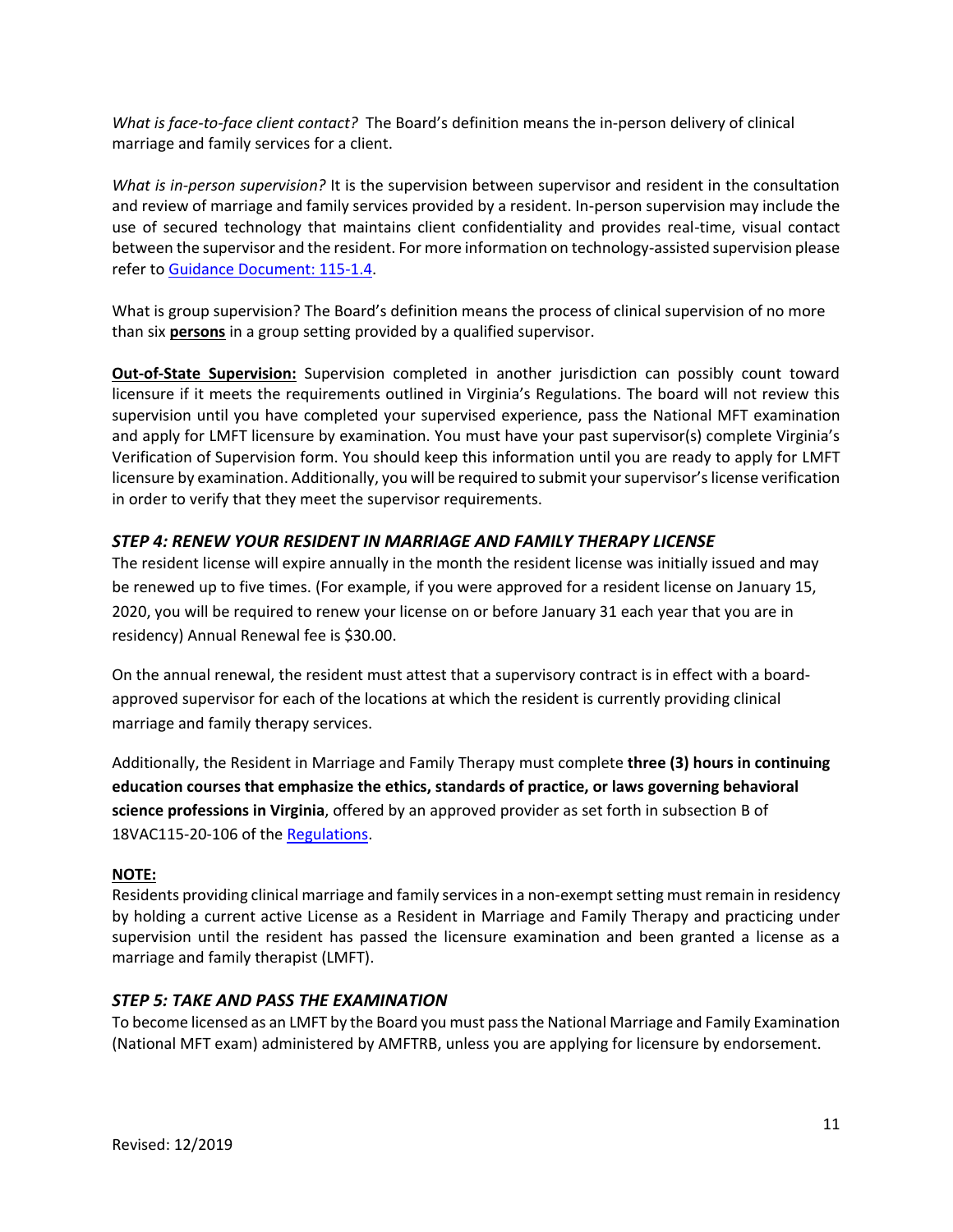You must pass the National MFT examination within six (6) years from the date of initial issuance of the resident license. A licensed resident can take the examination at any point during the residency without Board pre-approval. An extension request after the six (6) year time period will not be considered.

You can [registering online](https://amftrb.org/) with AMFTRB and submit your payment for the examination fee. You will work directly with the testing agency until you pass the examination. You can take the examination every 90 days. Your scores will be forwarded to the Board office in four to six weeks following the examination.

#### <span id="page-11-0"></span>**SPECIAL EXAMINATION ACCOMODATIONS**

All requests for special accommodations must be reviewed and approved by the Virginia Board of Counseling. Documentation supporting the accommodation request must be provided by a qualified professional, who has made an individualized assessment of the candidate, familiar with the current impact of the disability on the examinee's ability to take the examination, and must include the following information:

- The examinee's full name and date of birth.
- The specific, diagnosed disability and impairment.
- The specific accommodation(s) requested related to the disability.
- The substantial limitations of the examinee, e.g., adverse effects on major life activities, resulting from the impairment, as supported by test results or examination.
- The tests or methods used to diagnose the disability.
- Why the recommended accommodation(s) is needed, including information explaining how the accommodation(s) addresses the substantial limitation.
- Whether the disability was diagnosed or reconfirmed within five (5) years preceding the date of the request.
- The relevant credentials of the qualified professional, including his/her licensure or certification, education, and area(s) of practice or specialization related to the disability.

#### <span id="page-11-1"></span>*STEP 6: SUBMIT APPLICATION FOR LMFT LICENSURE BY EXAMINATION*

Once residency hours are completed and National MFT examination passed, submit the LMFT by Examination application, required documentation and \$175 application fee. Specifically, at this stage, submit the following:

- Online application for a licensed marriage and family therapist by examination
- \$175.00 application processing fee
- Verification of Clinical Supervision form to be submitted by each of your Board approved supervisors. This form is available on our website and must be notarized. (Verification forms completed and signed prior to 12/23/2019 are not required to be notarized.)
- Quarterly Evaluations which should have been completed by your supervisors during your residency must be submitted with original signatures.
- National Practitioners Data Bank (NPDB) query is required for every licensure application.
- Supervision Summary Form.
- Out-of-state license verification (only applicable, if you hold or have held a license, certification or registration as a mental health or health professional in another state)
- Licensure verification of out-of-state supervisor (if applicable)
- Name change documentation (if applicable)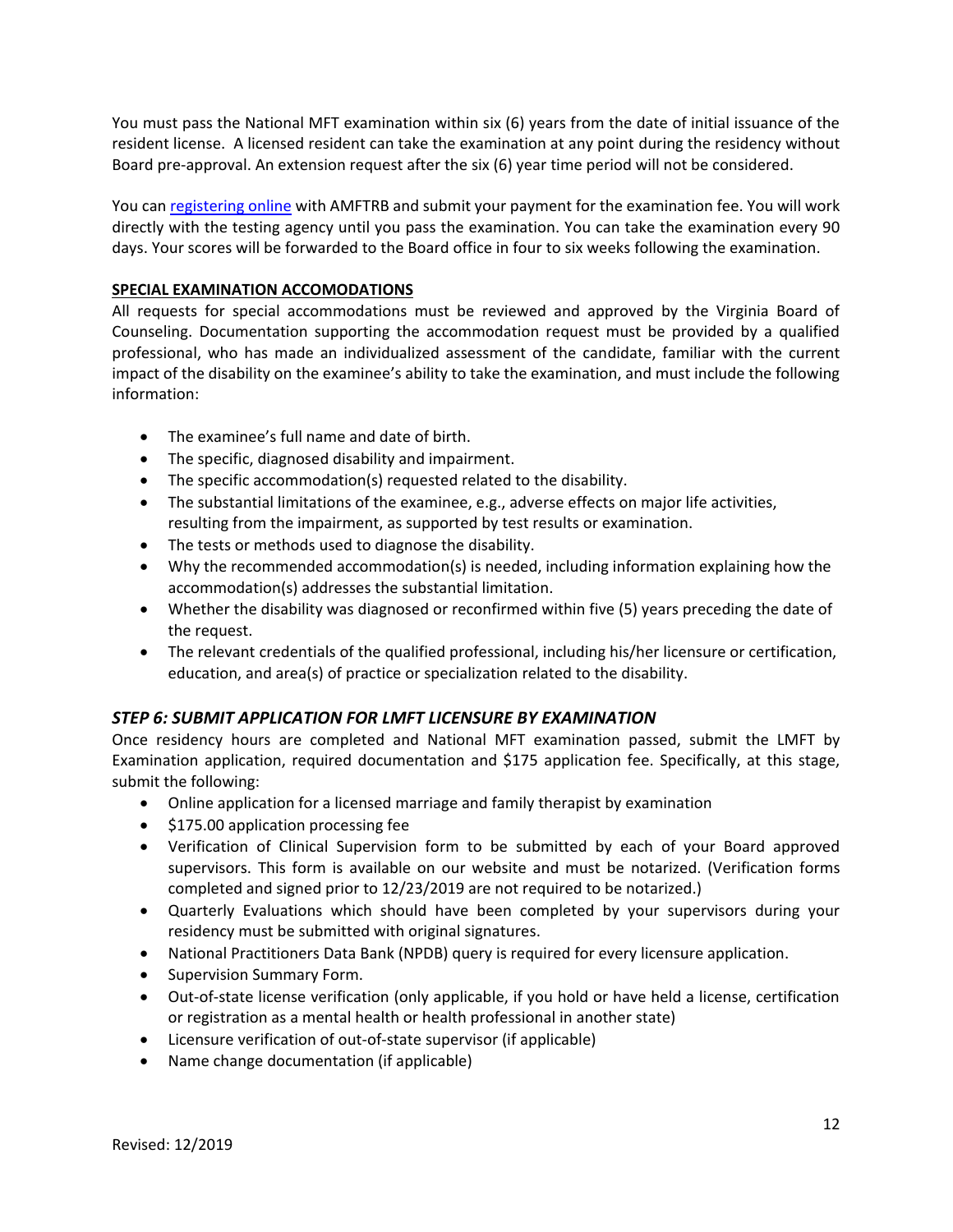- Clinical Scores: Official verification of passing score on the National MFT examination (Scores must be received directly from AMFTRB)
- Education documentation is only required if you were not approved as a Licensed Resident in Marriage and Family Therapy in Virginia.

#### <span id="page-12-0"></span>*STEP 7: RECEIVE LMFT LICENSE*

Once you licensed as a LMFT, you will be mailed a permanent hard copy license and a wall certificate. You will be required to renew your license on or before June 30<sup>th</sup> of each year and complete 20 hours of continuing education for each annual license renewal. A minimum of two (2) of these hours must be in courses that emphasize ethics, standards of practice, or laws governing behavioral science professions in Virginia. A LMFT who was licensed by examination is exempt from meeting continuing competency requirements for the first renewal following initial licensure

## <span id="page-12-1"></span>*LMFT ENDORSEMENT LICENSURE PROCESS*

Virginia does not have reciprocity with any state. All applicants are required to complete the application process. You may apply at any time. It is not required that you have a Virginia address in order to apply for licensure.

#### <span id="page-12-2"></span>**PREREQUISITES FOR APPLYING BY ENDORSEMENT FOR A VIRGINIA LMFT CREDENTIAL:**

To apply for licensure by endorsement, you must have or have held an independent equivalent marriage and family therapy license in another U. S. jurisdiction and meet one of the following:

- 1. Have 24 of the last 60 months of post-licensure active practice with an independent clinical marriage and family therapy licensed.
	- a. Provide evidence of post-licensure clinical practice in marriage and family therapy for 24 of the last 60 months immediately preceding your application in Virginia.
		- i. Clinical practice shall mean the rendering of direct clinical marriage and family therapy services or clinical supervision of marriage and family therapy services.
	- a. Documentation of education and supervised experience that met the requirements of the jurisdiction in which you were initially licensed as verified by an official transcript and a certified copy of the original application materials
- 2. If you **do not** have 24 of the last 60 months of post-licensure active practice with an independent clinical marriage and family license, your education and supervision experience must be consistent with those required by Virginia Code and Regulations. Please refer to the education and residency requirements outlined previously in the handbook.

#### <span id="page-12-3"></span>**APPLYING FOR LMFT BY ENDORSEMENT:**

To apply for LMFT by Endorsement, you must submit the following to the Virginia Board of Counseling:

- 1. A completed online application;
- 2. The application processing fee and initial licensure fee of \$175;

3. Verification of all mental health or health professional licenses or certificates ever held in any other jurisdiction.

- In order to qualify for endorsement, you must have no unresolved action against a license or certificate. The board will consider history of disciplinary action on a caseby-case basis.
- 4. Official transcript;